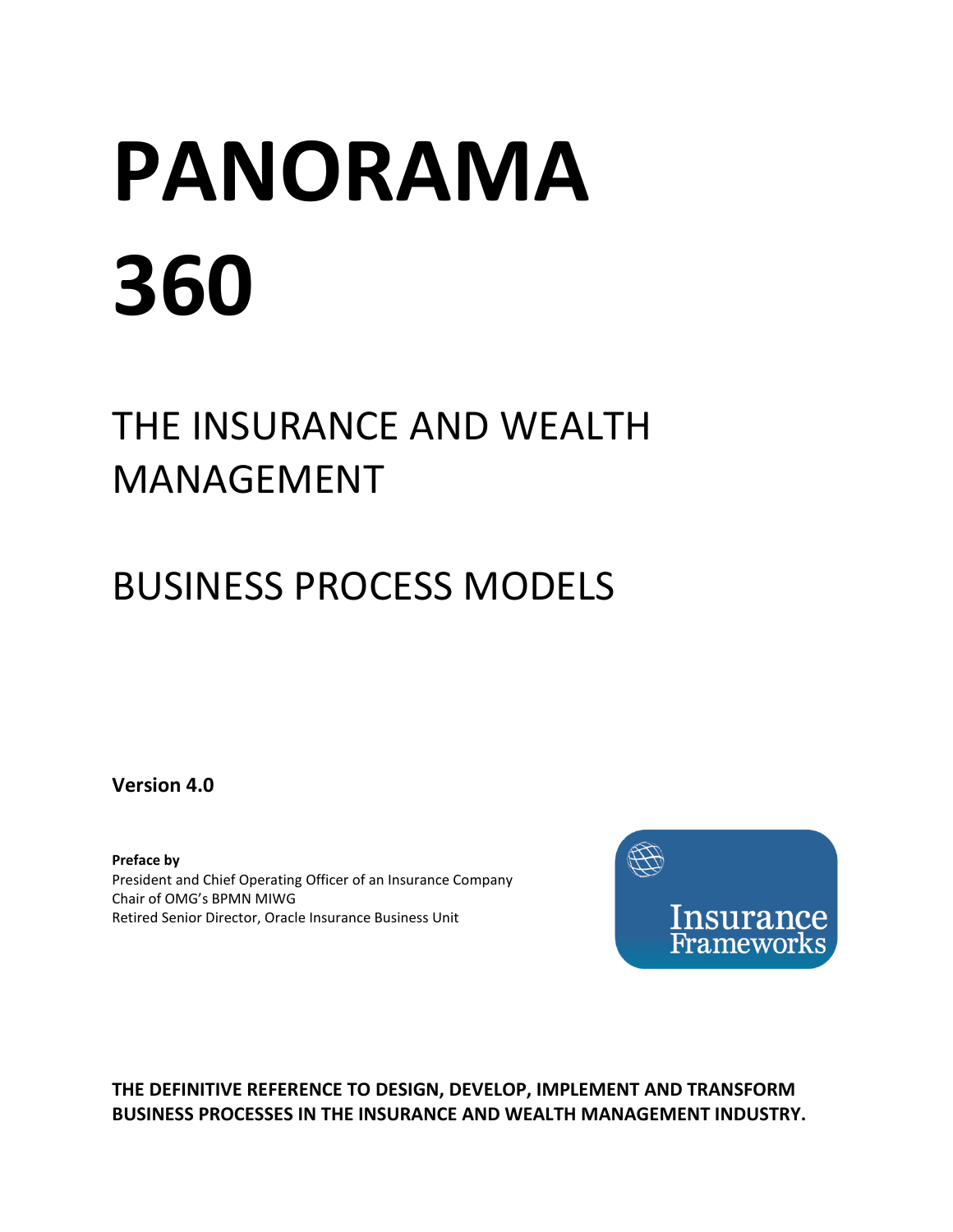#### **©Copyright – All rights reserved.**

Panorama 360 is distributed and published by Insurance Frameworks Inc. (www.InsuranceFrameworks.com). Formerly, Panorama 360 was called Vista.

©1997, 2002, 2011, 2017 Version 0.0 published 1997, version 1.0 published 2002, version 2.0 published 2011, version 3.0 published 2017.

**ISBN-13: 978-1546536918 ISBN-10: 1546536914**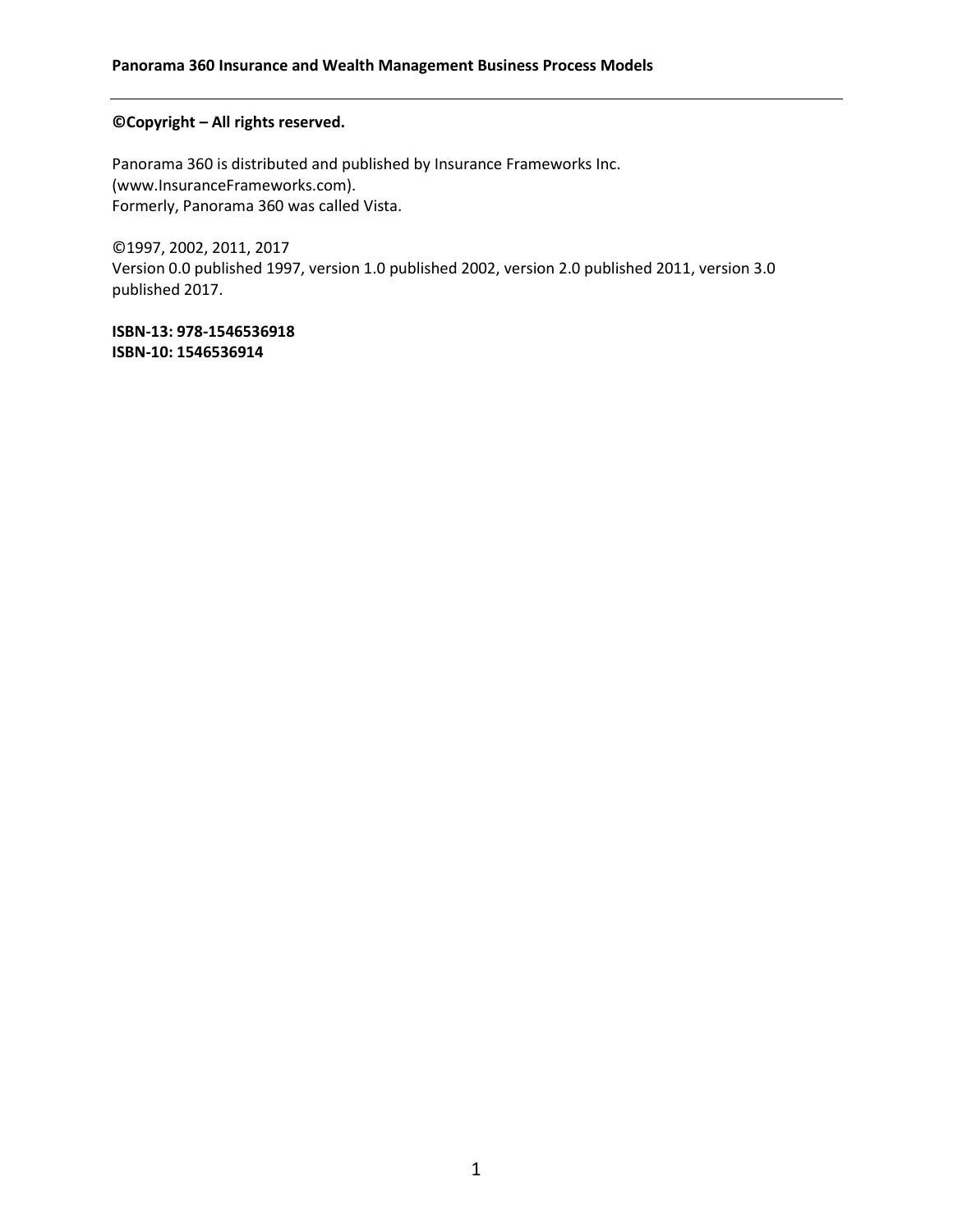#### **Table of Contents**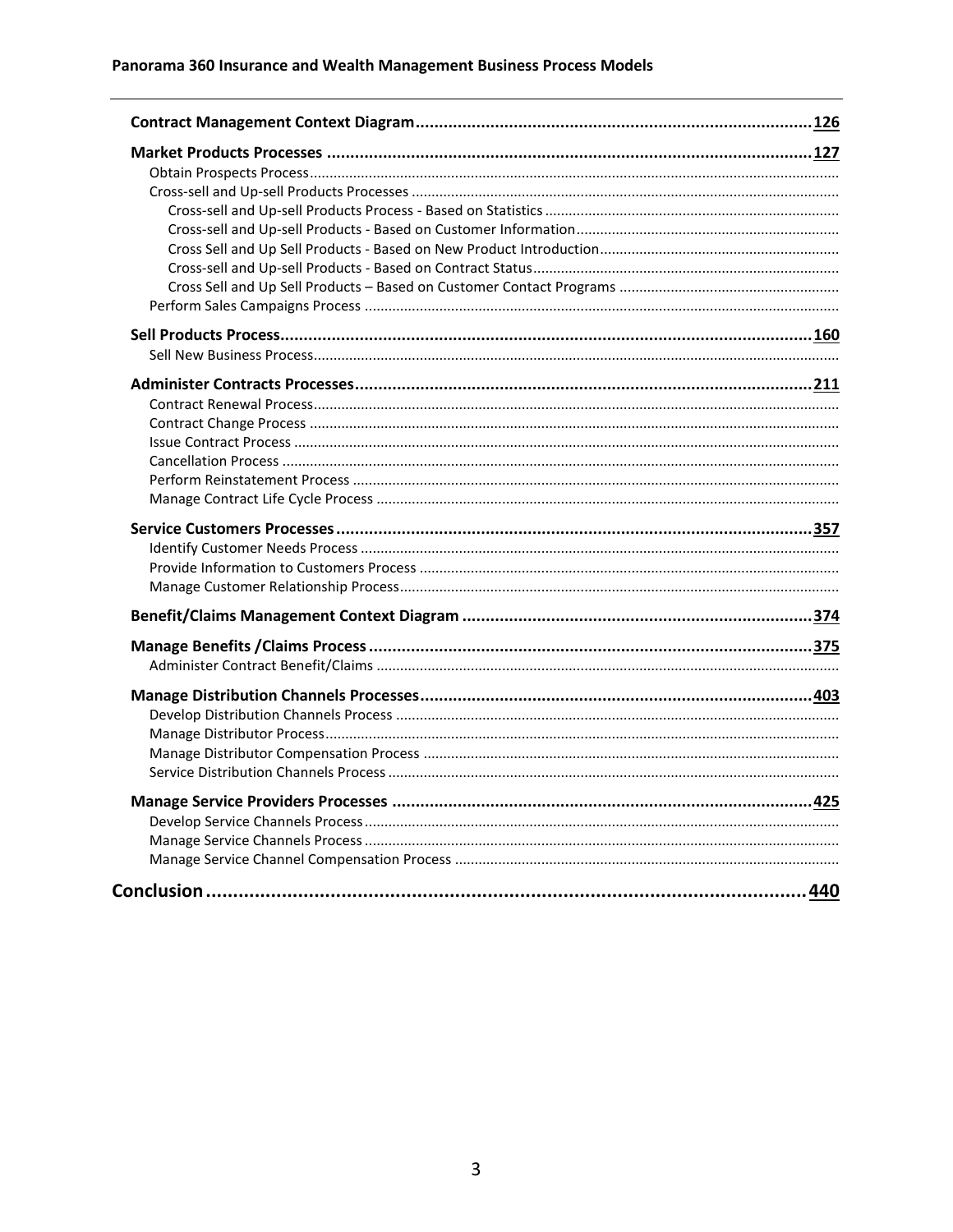**Other books in the Panorama 360 Insurance and Wealth Management Suite:**

- o **Panorama 360 Enterprise Business Architecture Framework**
- o **Panorama 360 Enterprise Information Model**
- o **Panorama 360 Merger and Acquisition Methodology**
- o **Panorama 360 Market Segmentation and Product Development Methodology**
- o **Panorama 360 Project Delivery Maturity Assessment Methodology**

For more information, contact us at [Info@InsuranceFrameworks.com](mailto:Info@InsuranceFrameworks.com)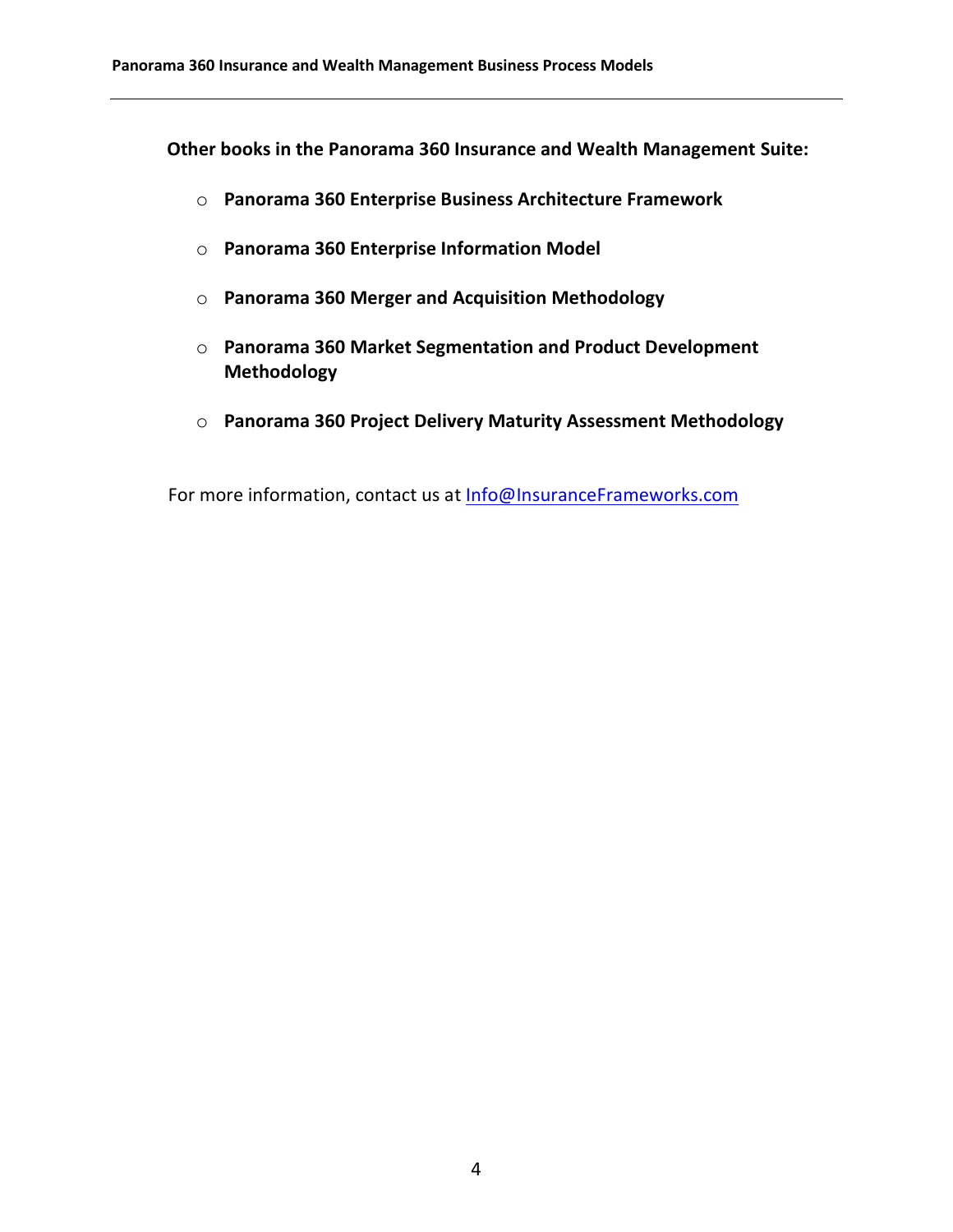## <span id="page-5-0"></span>**Preface**

*"Panorama 360 is a reference framework that has been integrated at La Capitale General Insurance and its subsidiaries for over 8 years, both in our projects, architectural approaches and various analyses.*

*Whether it is used to organize and analyze business processes, prepare projects, perform requirements modeling or for our ROI activities, this reference framework provides a reliable source of information. When accessing the 75 major insurance business functions, which are skillfully identified and concisely described, we obtain a clear scope definition of the targeted business domains, highlighting the context and therefore facilitating decisions. The richness found in Panorama 360 is based on the fact that the 500 documented business functions are focused on the insurance industry.*

*Now integrated into our business activities, the Panorama 360 insurance reference framework ensures greater velocity and more particularly in validating that all business areas and services in our companies are addressed. Used in concert with our official project management, architecture and business analysis methodologies, Panorama 360 ensures consistency in our practices, offering a value proposition centered on business."*

> *Constance Lemieux, C.Dir., President and Chief Operating Officer Property and Casualty Insurance Sector of La Capitale*

*"Panorama 360 Insurance and Wealth Management creates a common language and information structure for organizations to capture and communicate their business process architecture. This comprehensive framework acts as catalyst and accelerator for visualizing, innovating, transforming and/or improving how things get done within an organization."*

*Denis Gagné, Chair of OMG's BPMN MIWG and CEO & CTO Trisotech*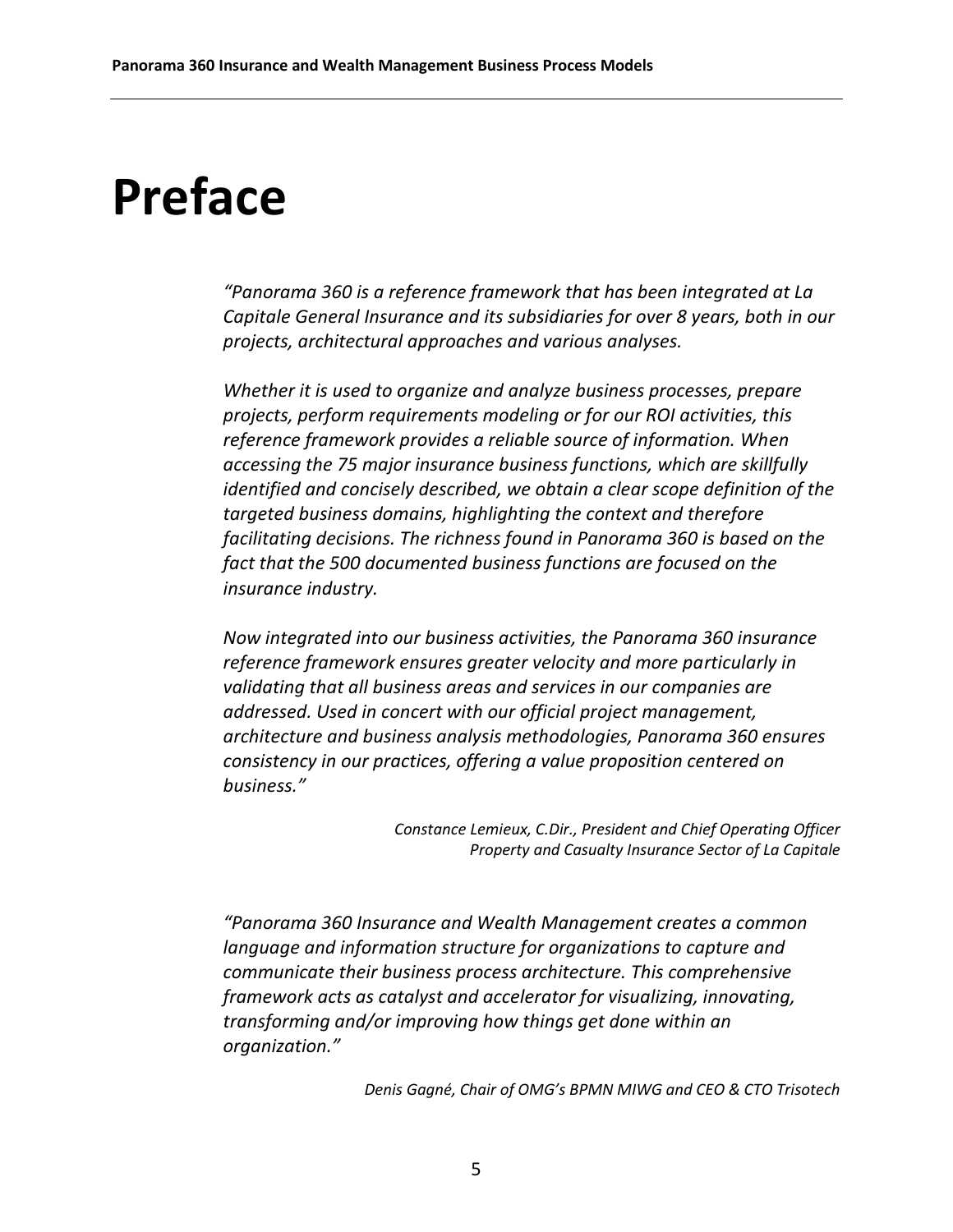*"Panorama 360 represents a comprehensive and easy to use reference architecture model for the insurance and wealth management industry. From new product introduction to process re-engineering, these end-to-end models can be used to accelerate change often required to survive in a highly competitive environment."*

*Paul Dolbec, Retired Senior Director, Oracle Insurance Business Unit*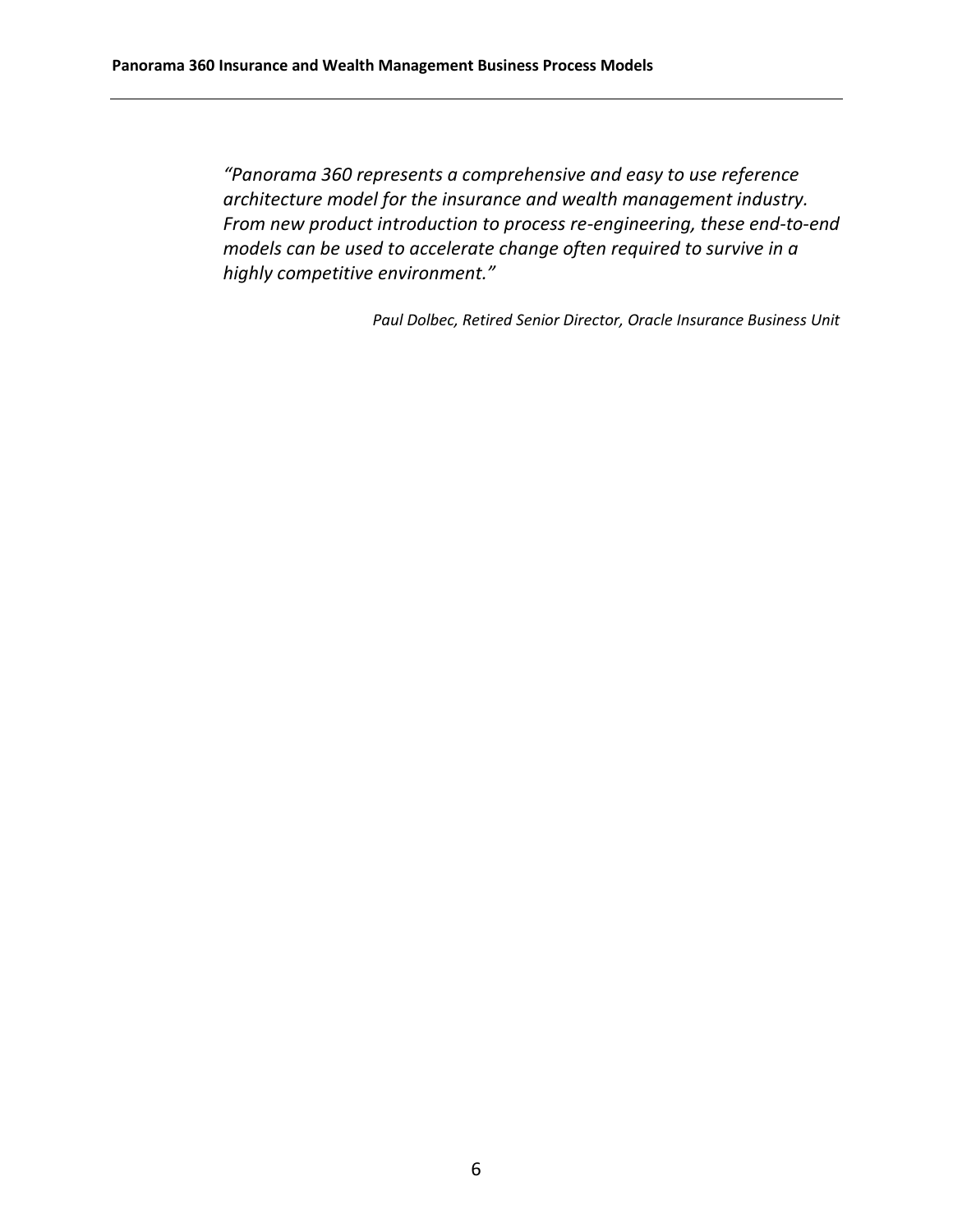# <span id="page-7-0"></span>**Leveraging the Enterprise Model**

A previous book published by Insurance Frameworks called Panorama 360 Insurance and Wealth Management Enterprise Business Architecture Framework has been used as the source to create the Business Process Reference Models contained in this book.

The Enterprise Business Architecture Framework book describes all the functions and all the information components and structures that are part of the insurance and wealth management industry. In addition, it also describes the level of integration and dependencies that exists between the functions as well as between the functions and the information components, thus determining the information ownership. This is the Insurance and Wealth Management Enterprise Business Architecture Framework or also called the Enterprise Model.

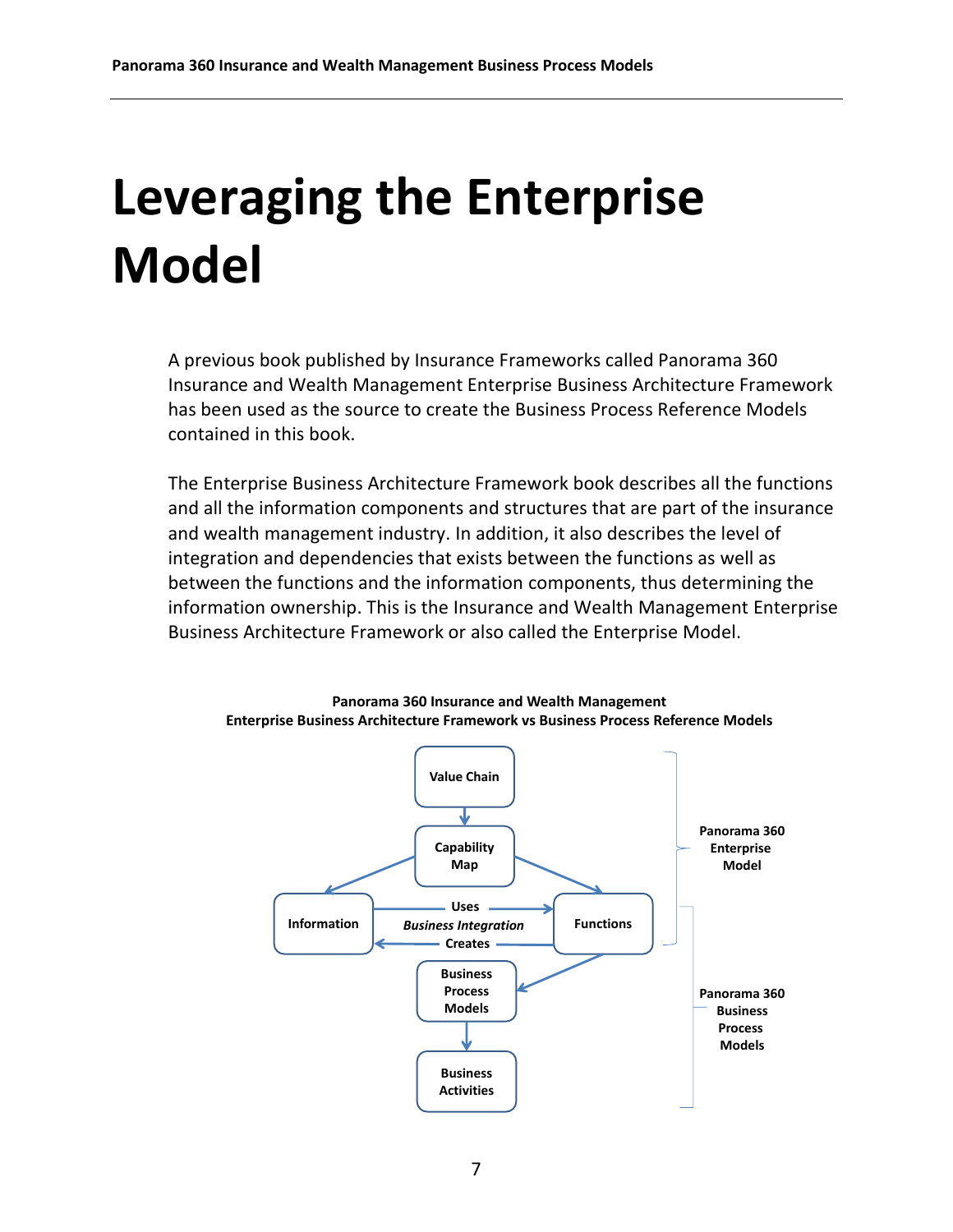The business functions that are described in the Panorama 360 Enterprise Business Architecture Framework book are leveraged and used to define the business process models that are contained in this book.

This Panorama 360 Insurance and Wealth Management Business Process Reference Models book contains:

- o Industry Value Chain
- o Capability Map
- o Business Processes Reference Models
- o Key Activities found in each process

This book is complete in itself to create business processes for insurance and wealth management organizations. Any content that we used from the Enterprise Business Architecture Framework book has been copied in this book.

Forget the white page syndrome. The process models that are described in this book are the definitive reference when defining business processes, developing business requirements or transitioning to a new business model. This book also includes a significant number of activities that are performed within the different processes. Using them will help design business processes and business requirements in a much more complete and efficient manner.

This book also includes several questions that need to be answered when defining processes or business requirements. It can equally be a great tool to train employees on the different processes found in the insurance and wealth management industry.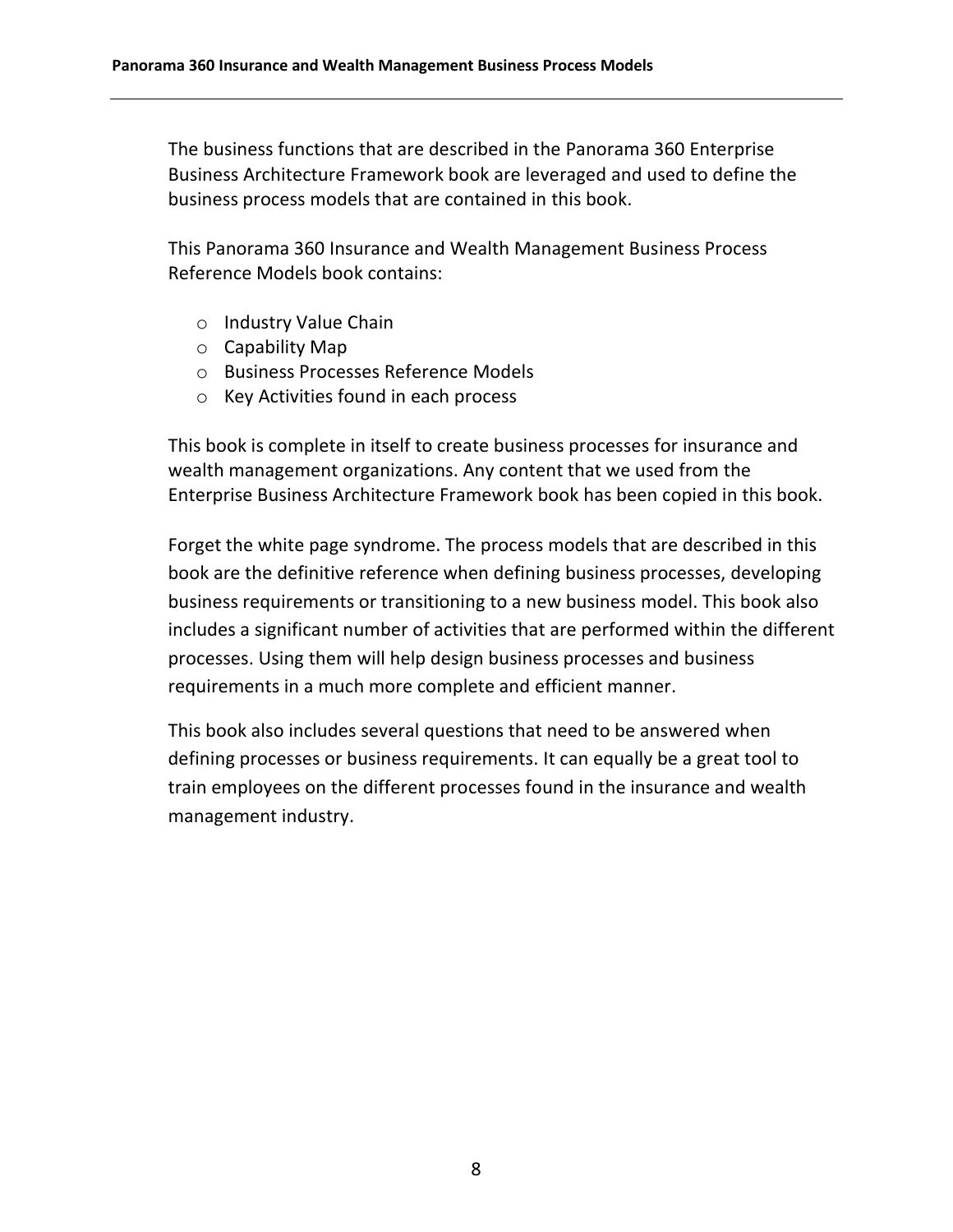### <span id="page-9-0"></span>**Using the Enterprise Model to Create Process Models**

An enterprise model is like a box of interlocking blocks where one can find components that can be assembled and connected to become part of a structure. Such a box would have a number of smaller blocks that, when assembled together, can represent buildings or any objects that can be made with these blocks.

An enterprise model acts in the same way. They are the functional and information components that can be found in an organization, just like interlocking blocks or parts of a puzzle. When assembled together in a specific sequence, they become processes.

This book contains the core business processes that can be found in the insurance and wealth management industry. This includes any insurance company, wealth management organizations, banks, brokers, mutual funds organizations, etc…

To create the processes in this book, we used the business functions that are found in our previous book, Panorama 360 Enterprise Business Architecture Framework. The Enterprise Business Architecture Framework book describes all the functions and information component structures that are found in the insurance and wealth management industry.

This Panorama 360 Business Process Reference Models book is a practical approach to defining processes in the insurance and wealth management industry, although it could also be used for banks. Most products offered in the insurance industry are also offered in banks. This book provides examples of processes and activities that are at the core of the industry value chain.

If you are interested in the information models that are associated with the business functions found in this Panorama 360 Business Process Reference Models book, please refer to the Panorama 360 Enterprise Business Architecture Framework book. Each function is described with the information components that are associated to each of them.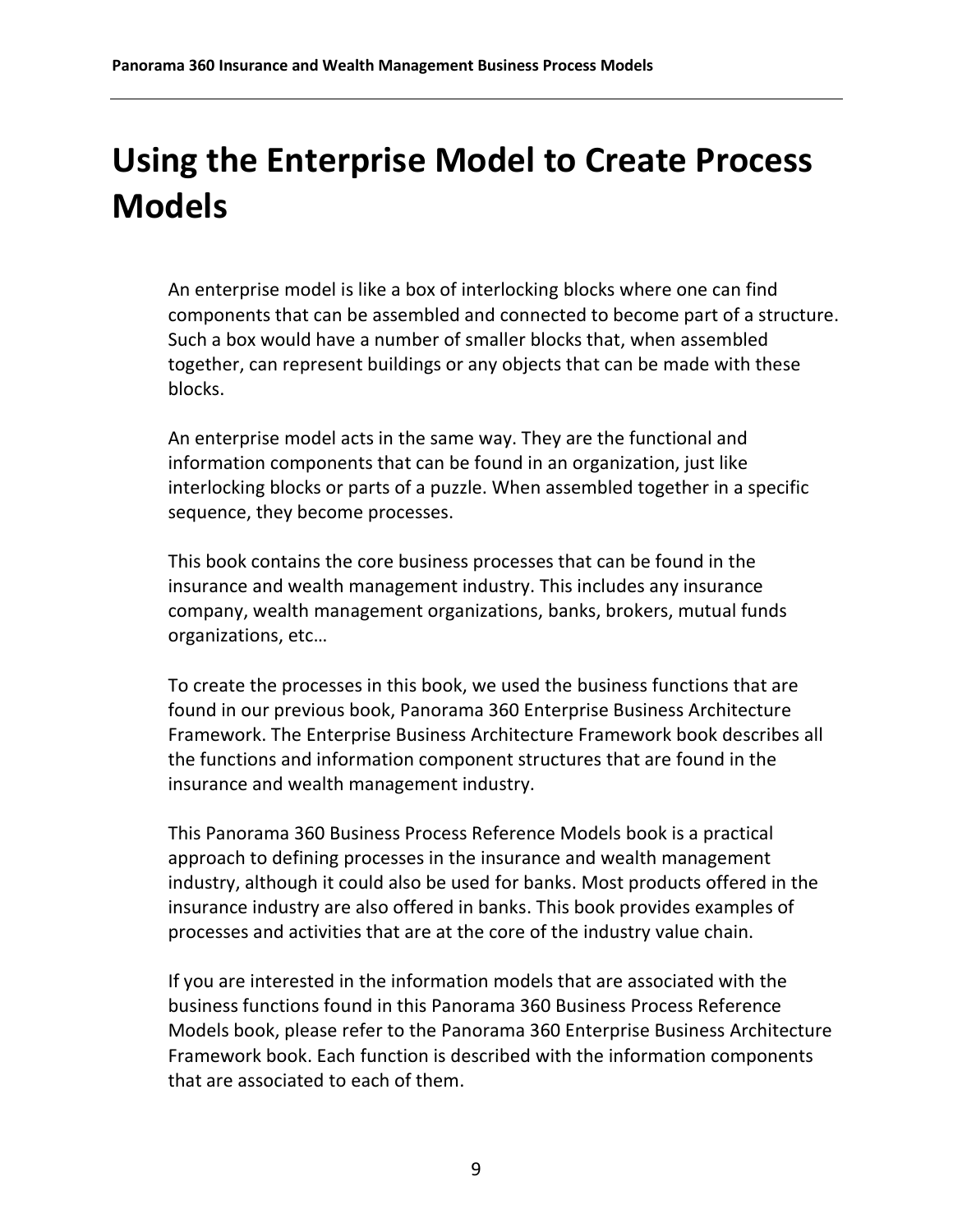## <span id="page-10-0"></span>**What is Panorama 360 Enterprise Business Architecture Framework?**

Panorama 360 Enterprise Business Architecture Framework is a knowledge framework to plan and design organizations, processes, and technology – a documented knowledge base containing business function definitions, information components and structures, as well as organizational aspects covering the full breadth of business managed in an Insurance and Wealth Management enterprise. It is a practical reference model for use in business process, management information, and information technology planning, design, development, implementation, including on-going management. These functions are now used in this book to define the processes.

Panorama 360 can be tailored to a particular organization or project requirement and permits the enterprise to capture and leverage its own processes and organization knowledge.

Panorama 360's knowledge base is a result of more than 50 years of industry related expertise, 10 years of direct modeling effort, and represents the best practice approaches found around the world. Panorama 360 encompasses such concepts as: segmenting target markets, improving product development process, managing customer relationships, cross-selling products, maximizing distribution channel effectiveness, measuring business success, and supporting business functions with appropriate technology.

The models have been successfully applied in several organizations in the Life, Health, Wealth, Group, Property & Casualty, Mutual Funds, Securities Brokerage industries and even in banking.

The models in the Enterprise Business Architecture Framework book represent the first three levels of a functional decomposition. The first three levels are:

- Business Domains (11 domains)
- Major Functions (70+ major functions)
- Business Functions (500+ business functions) and their capabilities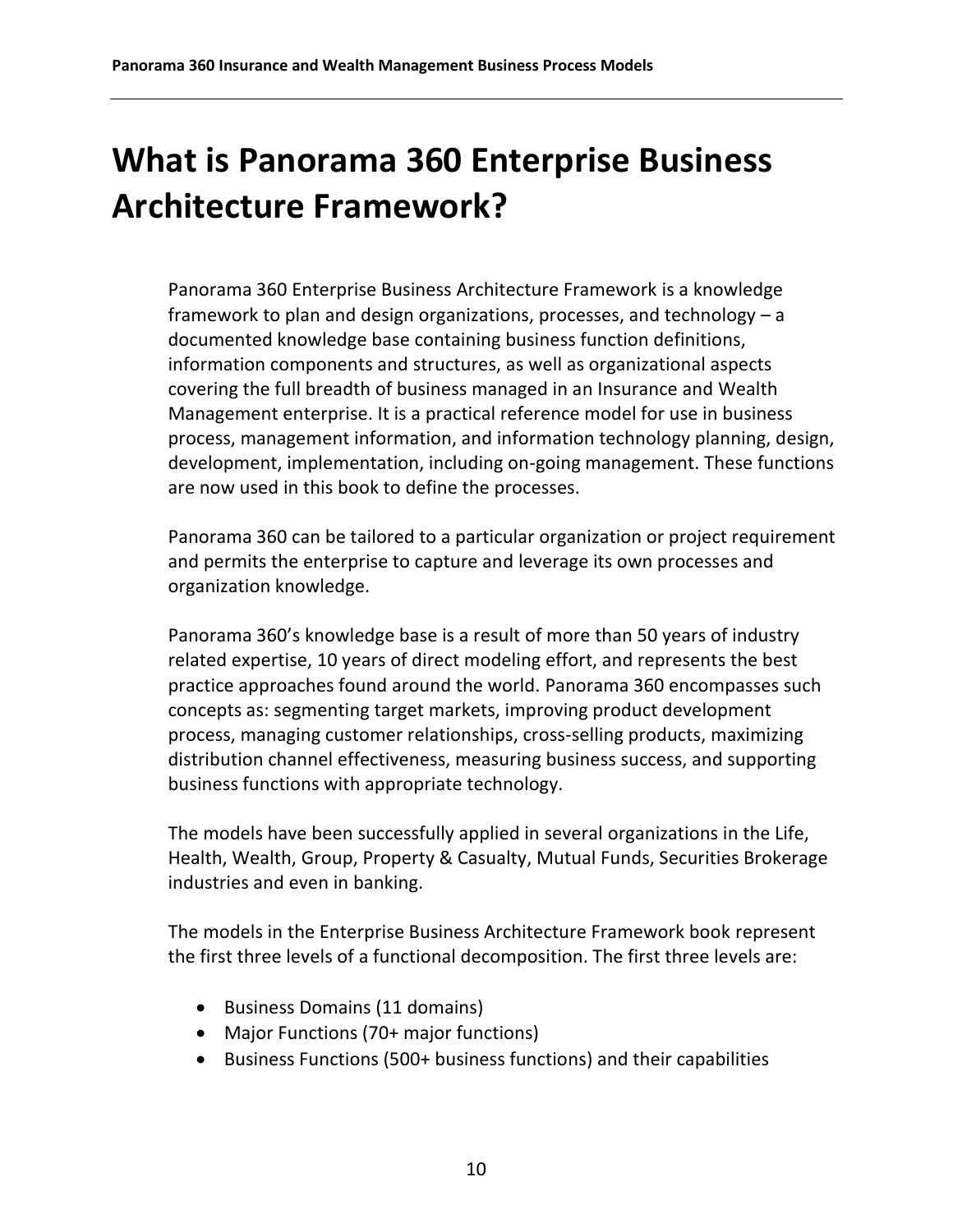A significant number of the business functions found in the Enterprise Business Architecture Framework are used throughout the definition of the business processes in this Panorama 360 Business Process Reference Models book.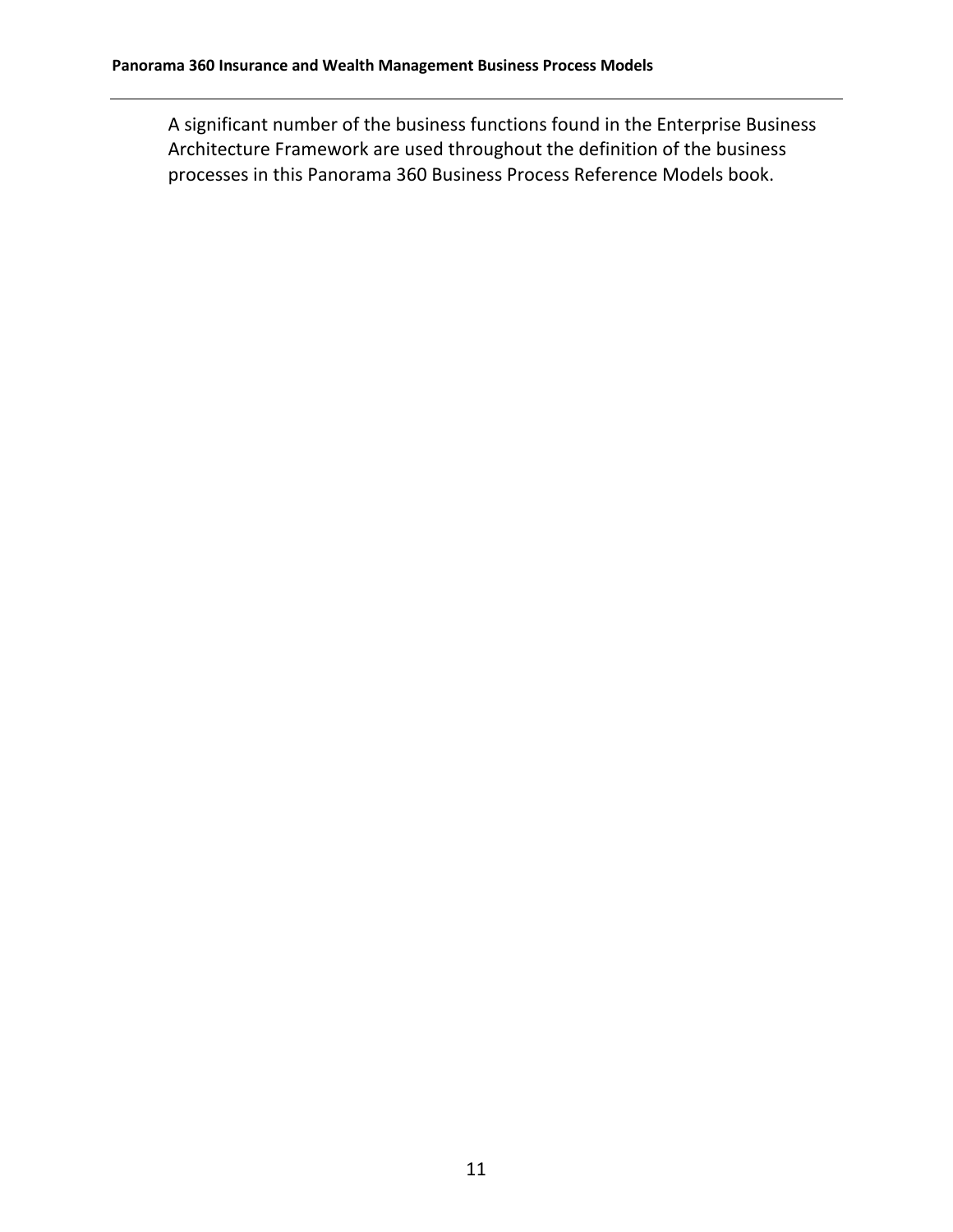#### <span id="page-12-0"></span>**Insurance and Wealth Management Value Chain**

The following diagram represents the Insurance and Wealth Management industry value chain.

| <b>Manage</b><br>Develop<br><b>Market</b><br>Sell<br>Administer<br>Identify<br><b>Service</b><br>Claims/<br><b>Products</b><br><b>Markets</b><br><b>Products</b><br>Products<br><b>Contracts</b><br><b>Customers</b><br><b>Benefits</b> |
|-----------------------------------------------------------------------------------------------------------------------------------------------------------------------------------------------------------------------------------------|
| <b>Manage Distribution Channels</b>                                                                                                                                                                                                     |
| <b>Manage Service Providers</b>                                                                                                                                                                                                         |
| <b>Manage Collectibles and Payables</b>                                                                                                                                                                                                 |
| <b>Manage Investments</b>                                                                                                                                                                                                               |
| <b>Manage Human Resources</b>                                                                                                                                                                                                           |
| <b>Manage Company</b>                                                                                                                                                                                                                   |
| <b>Manage Knowledge and Rules</b>                                                                                                                                                                                                       |
| <b>Manage Technology</b>                                                                                                                                                                                                                |

#### **Insurance and Wealth Management Value Chain**

The value chain components that are covered in this book are:

- Identify Markets
- Develop Products
- Market Products
- Sell Products
- Administer Contracts (also called Policies)
- Service Customers
- Manage Benefits/Claims
- Manage Distribution Channels
- Manage Service Providers

The business processes in each of the above value chain components are described in this book.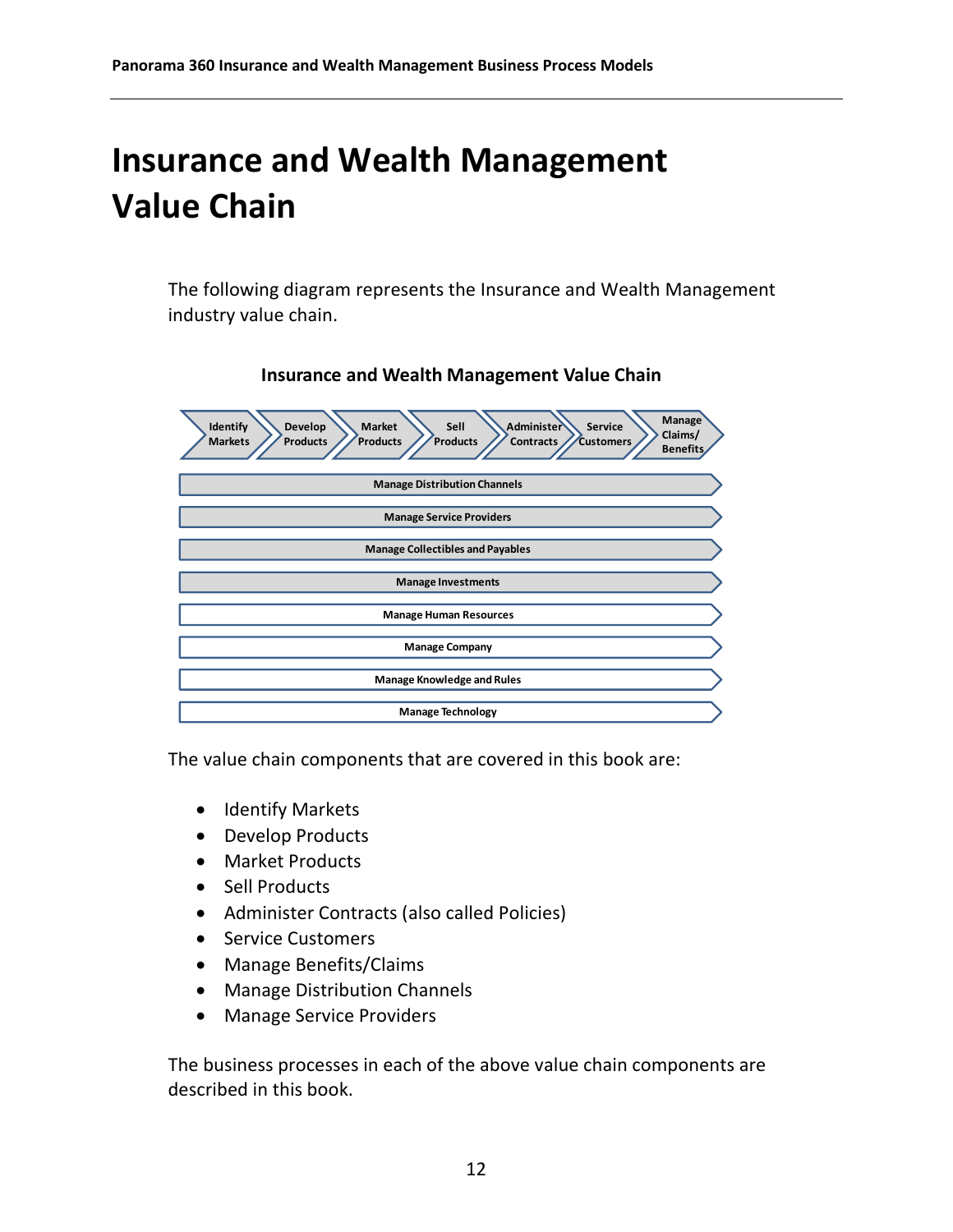Regarding the following two value chain components, they are addressed as part of the processes and their functions and activities are included in different process flows.

- Manage Collectibles and Payables
- Manage Investments

The functions within the Manage Investments value chain component will be used for products that are sold to customers with an investment element.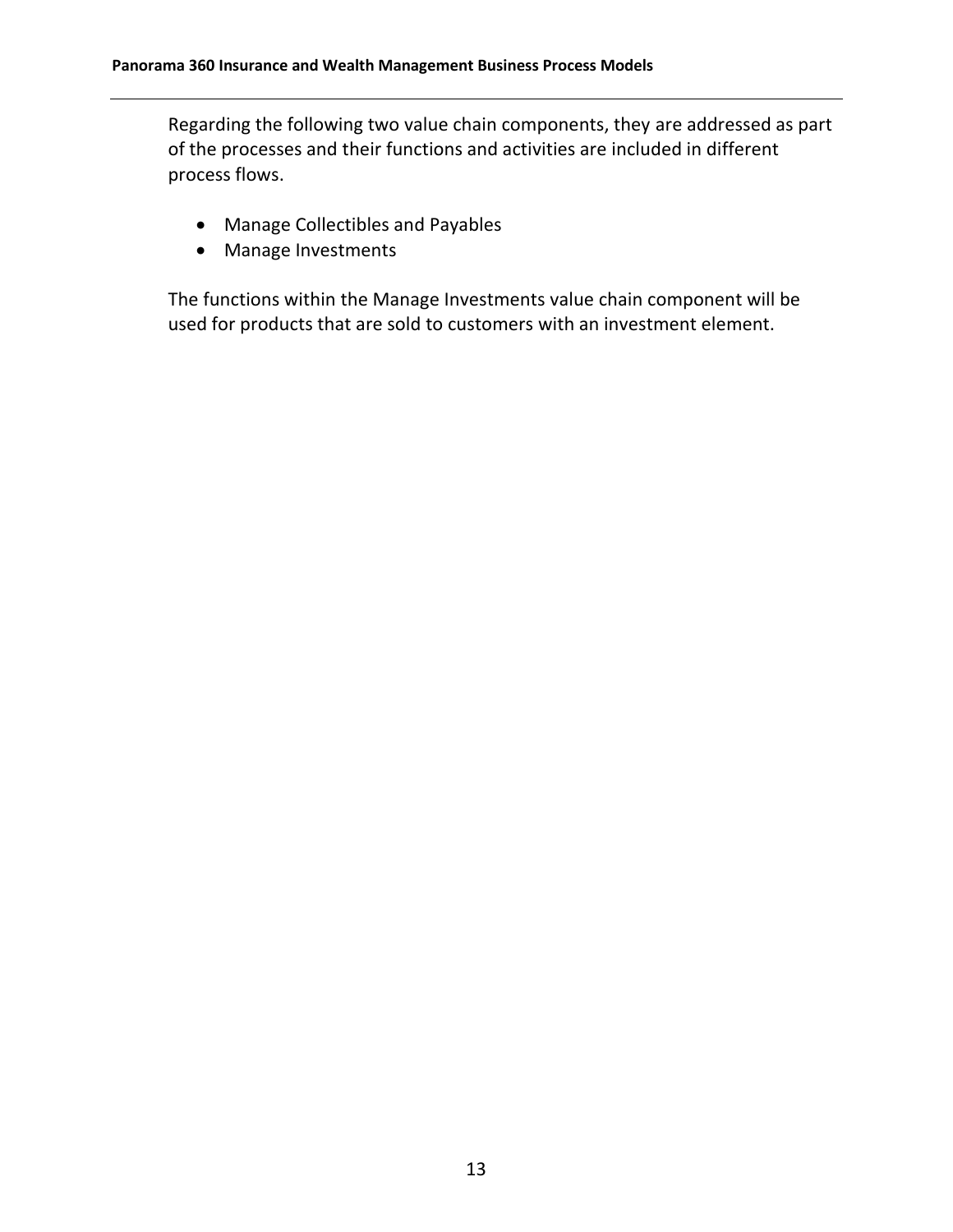### <span id="page-14-0"></span>**Insurance and Wealth Management – Business Capabilities**

The following chart represents the business capabilities for the Insurance and Wealth Management industry. Each company may put more or less emphasis on certain capabilities depending on how they want to differentiate themselves or where they need to improve the business in order to meet their corporate objectives.

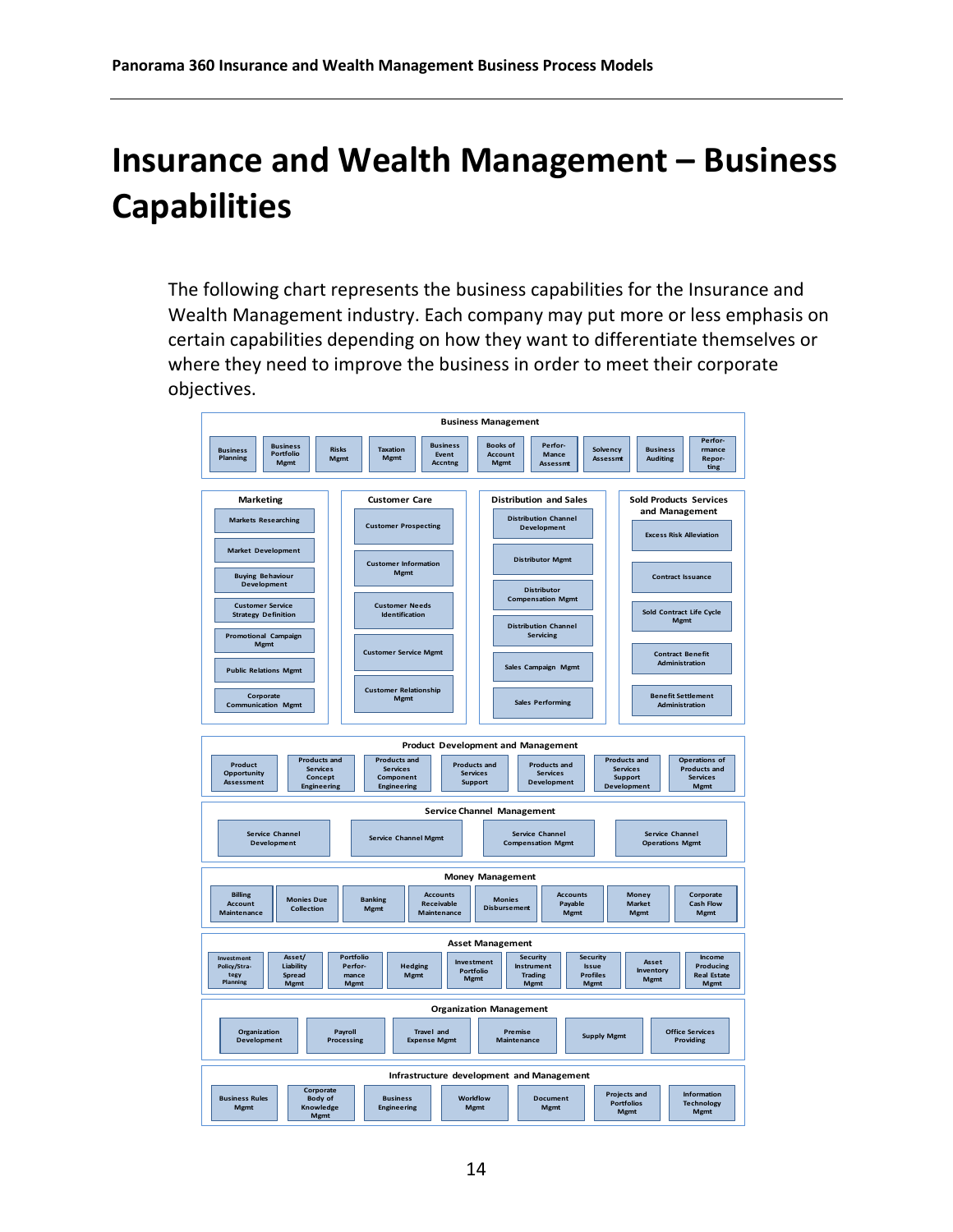# <span id="page-15-0"></span>**Introduction to Panorama 360 Business Process Models**

This book should be used as a reference. It reflects the business processes found within:

- Marketing Management
- Product Management
- Distribution Management
- Sales Management
	- o New Sales
	- o Up-selling and Cross-selling
- Service Provider Management
- Client Management
- Contract Administration
- Benefits/Claims Management

These process models are meant to be referenced and serve as mind triggers during process definitions and business requirements. It also covers a significant number of activities that are performed within the different processes being addressed. The models in this book address all the product types in the insurance and wealth management industry. This includes:

- Protection products (Life, car, business, health, home, etc...)
- Investment products (Mutual funds, guaranteed investments, stocks, etc...)
- Loans products (Mortgage, personal loans, etc…)
- Fee for services

These models may need to be tailored to your specific situations as they may cover broader business aspects than what is required by your organizations. They are meant to be a representation of good practices in insurance and wealth management. Using them should help you design business processes and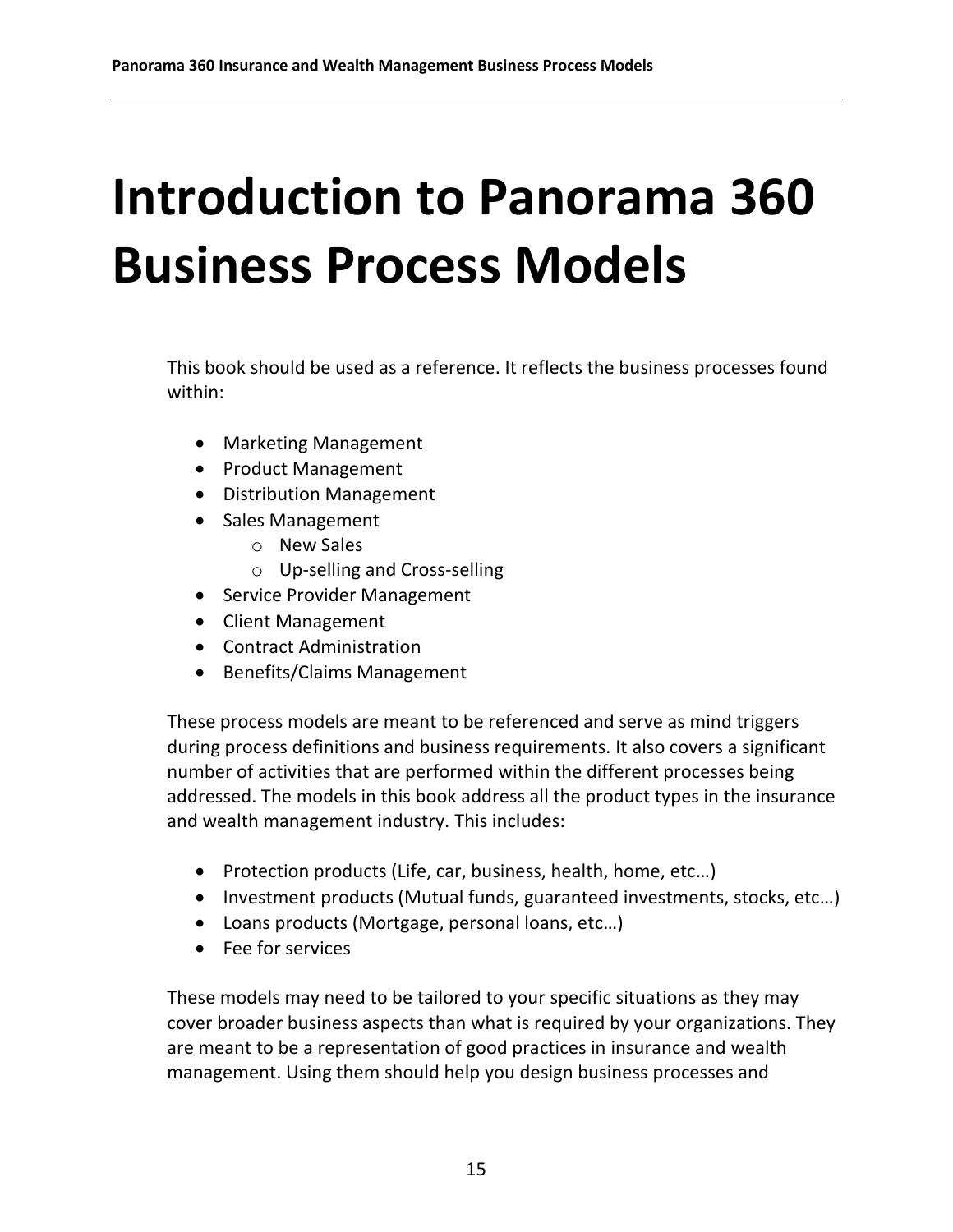business requirements for your organization in a much more complete and efficient manner.

The business processes represented in this book may reflect exactly the sequence of your processes but may also need to be tailored to reflect your reality. The sequence may need to be changed to be an exact representation of what you want your processes to become. This is normal as the sequence within processes may be different from company to company. However, the functional components that are used should be very similar from company to company.

The major functions that are used from the Panorama 360 Enterprise Business Architecture Framework to define the business processes in this book are represented by the shaded boxes in the following chart. All these major functions are then exploded into business functions and then sequenced into processes with activities within each the processes. All the non-shaded boxes are not included in this book as they were not needed to describe the processes in this book.

All the business function definitions that are in this book are copied directly from the Panorama 360 Enterprise Business Architecture Framework. You may need to add or subtract details to reflect your own company situation.

The numbering system used to describe the major functions and business functions in this book is the same as what is found in the Panorama 360 Enterprise Business Architecture Framework book. For the sake of consistency between the two books, since the business processes in this book are using the functions found in the Enterprise Business Architecture Framework book, we used the same numbers in both books.

For those interested in getting more information on the non-shaded major functions found in the following chart, including the business functions that are within those major functions, they are described in the Panorama 360 Enterprise Business Architecture Framework book.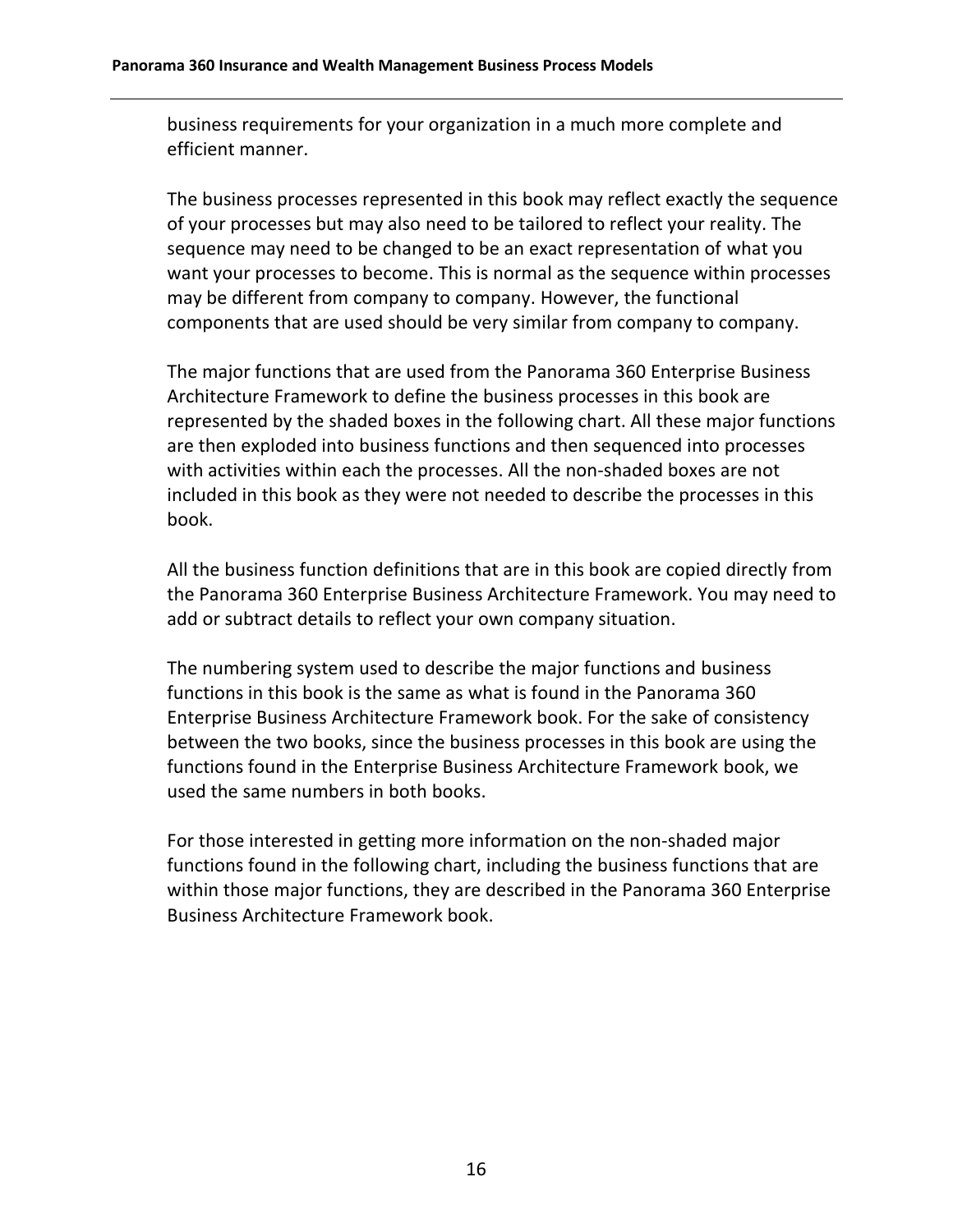The shaded boxes in the following chart represent the major business functions that are used in the business processes described in this book. All the business functions and activities comprised within these major functions are used to describe the business processes in this book.

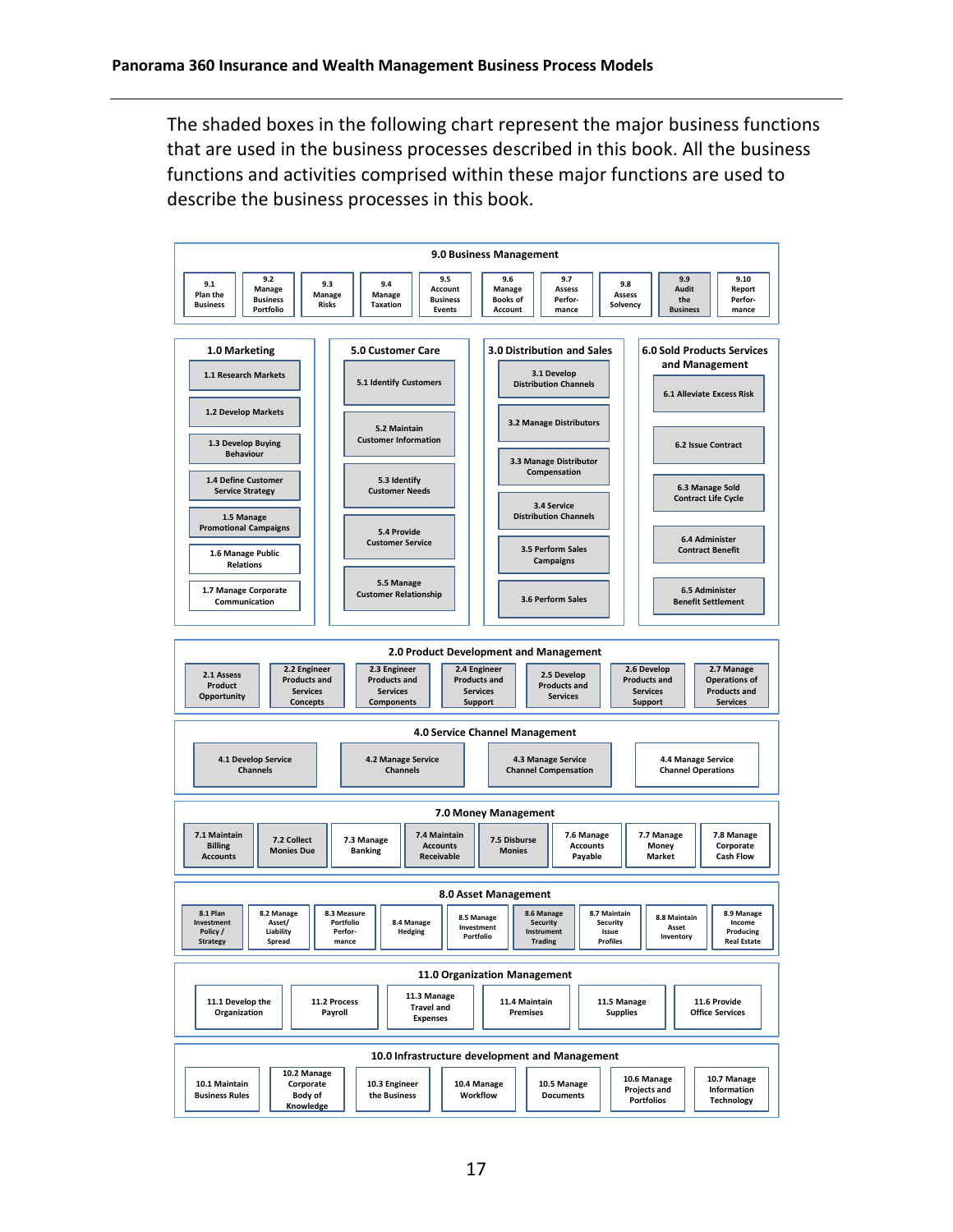#### <span id="page-18-0"></span>**Industry Business Context Diagram**

The following diagram represents the major external entities that have a role to play in any insurance and wealth management organization. Depending on the lines of business that are being addressed, the external parties may vary. This is not meant to be an exhaustive list but represents a common list of external stakeholders that would be involved in the processes. More detailed context diagrams related to Contract Management and Benefit/Claims Management are also contained in this book.

#### **Business Context (External Business Partners)**